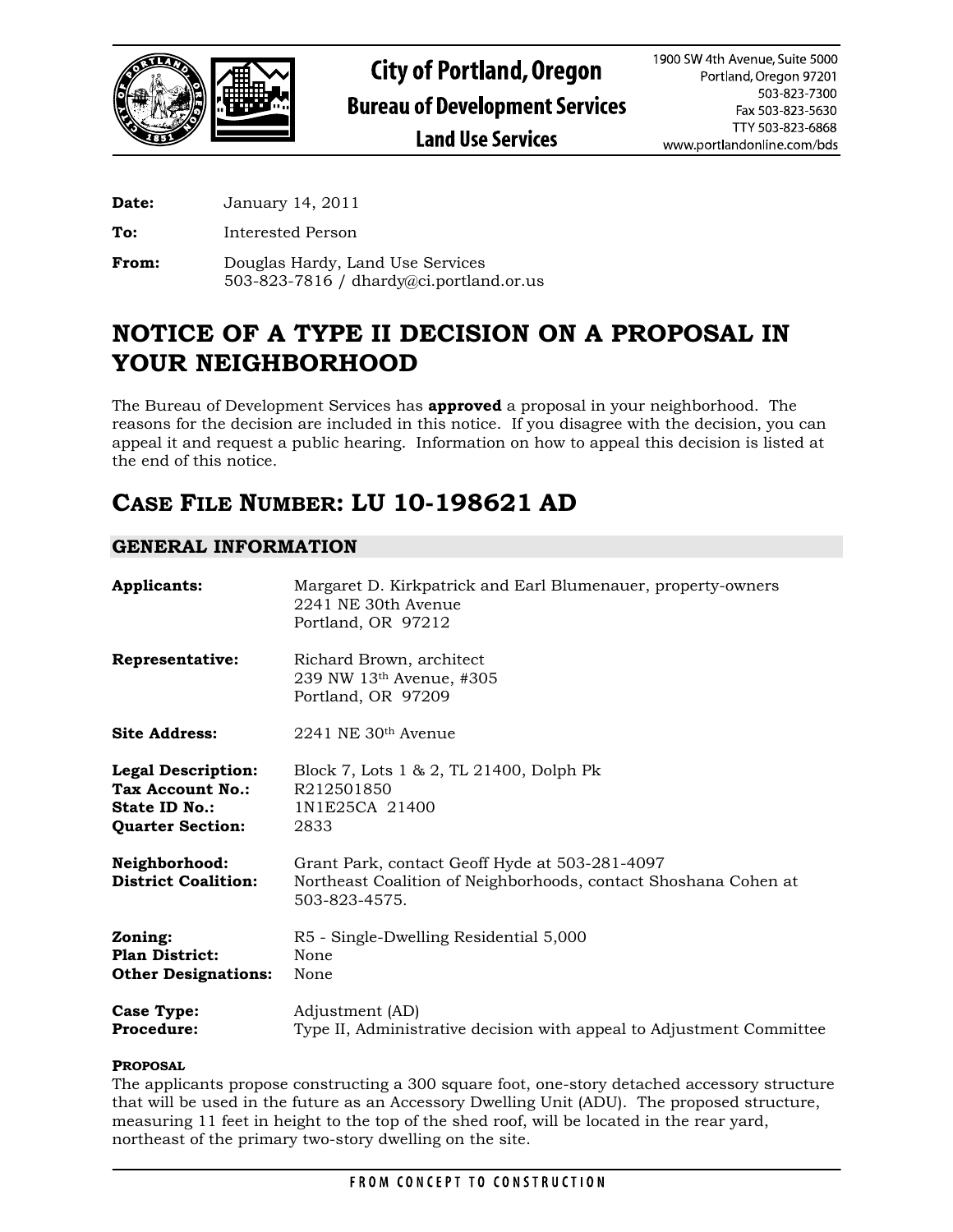Zoning regulations require major design features of the ADU to replicate those on the primary dwelling on the site. Because the ADU will be on a portion of the site that is not visible from the street, and will be located 46 feet from the primary dwelling on the site, the applicants are requesting an Adjustment to allow the following design features on the ADU to be different than those on the primary dwelling:

- exterior finish materials;
- roof pitch;
- type, size and location of trim; and
- proportion and orientation of windows.

### **RELEVANT APPROVAL CRITERIA**

In order to be approved, this proposal must comply with the Adjustment Review approval criteria of Chapter 33.805.040.A-F of the Portland Zoning Code.

# **ANALYSIS**

**Site and Vicinity:** The 8,258 square foot site is currently developed with a two-story, singledwelling residence, and a 96 square foot shed. The site is irregular in shape, with a 75.6 foot by 74.5 foot square portion located adjacent to  $NE$  30<sup>th</sup> Avenue. The primary residence is situated on this portion of the lot. The remainder of the lot, a 35 foot by 75 foot rectangular section, is located southeast of the house, and is not visible from the street. This is the portion of the site where the proposed ADU is to be located. The surrounding area is characterized by two-story homes on lots typically in excess of 6,000 square feet. Northeast 30<sup>th</sup> Avenue is a designated Local Service Street, and fully improved.

**Zoning:** The site is located in an R5, Single-Dwelling Residential 5,000 zone. The Single-Dwelling Residential zones are intended to preserve land for housing and to provide housing opportunities for individual households. The development standards work together to promote desirable residential areas by addressing aesthetically pleasing environments, safety, privacy, energy conservation, and recreational opportunities.

**Land Use History:** City records indicate there are no prior land use reviews for this site.

**Agency Review:** A Notice of Proposal was mailed December 17, 2010. The following Bureaus have responded with no issues or concerns regarding the requested Adjustment:

- Water Bureau;
- Fire Bureau;
- Bureau of Development Services Site Development Section;
- Bureau of Development Services Life Safety Division;
- Portland Parks & Recreation Urban Forestry Division;
- Bureau of Environmental Services; and
- Bureau of Transportation Engineering Review.

**Neighborhood Review:** No written responses have been received from either the Neighborhood Association or notified property owners in response to the mailed Notice of Proposal.

# **ZONING CODE APPROVAL CRITERIA**

### **33.805.010 Purpose**

The regulations of the zoning code are designed to implement the goals and policies of the Comprehensive Plan. These regulations apply city-wide, but because of the city's diversity, some sites are difficult to develop in compliance with the regulations. The adjustment review process provides a mechanism by which the regulations in the zoning code may be modified if the proposed development continues to meet the intended purpose of those regulations. Adjustments may also be used when strict application of the zoning code's regulations would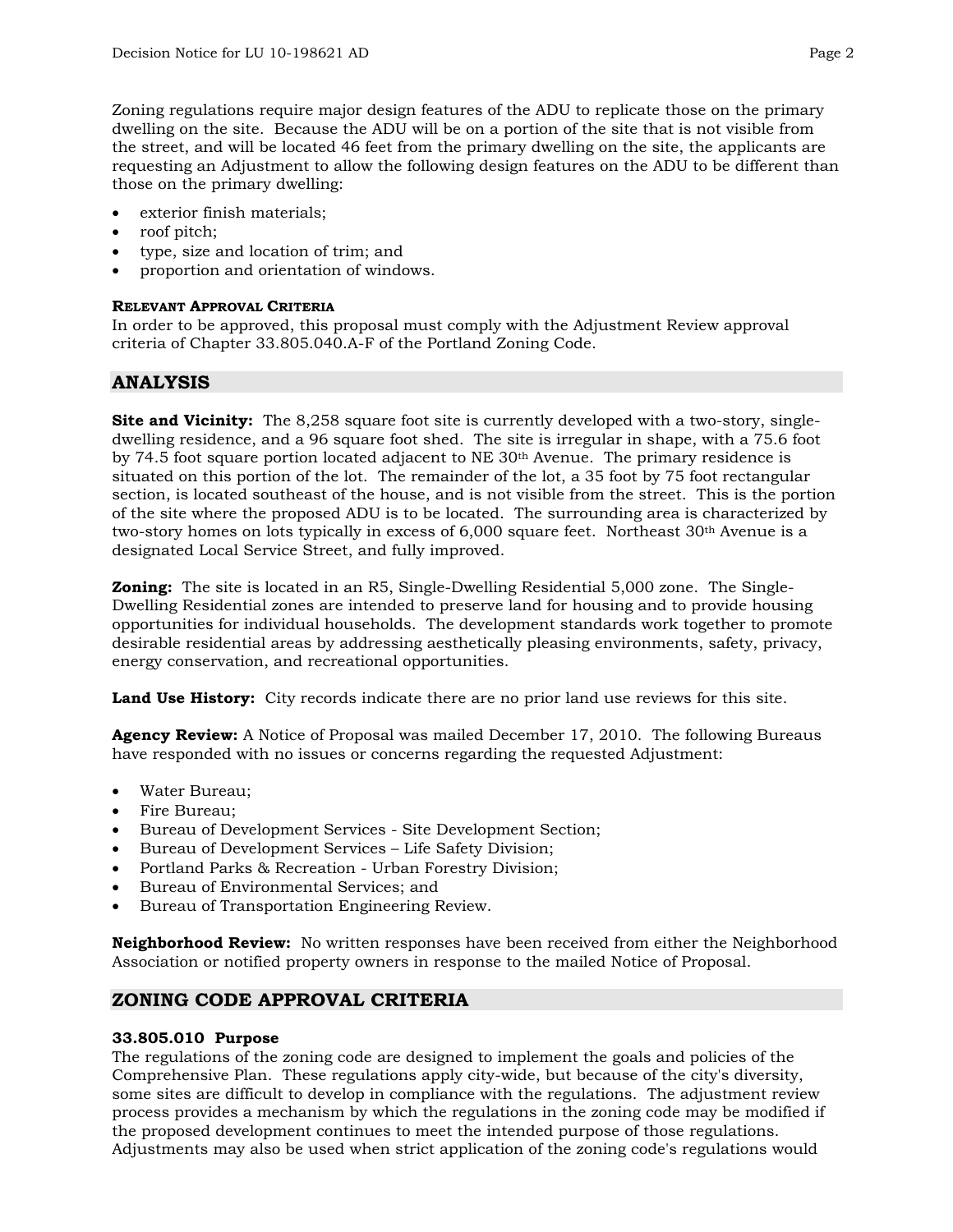preclude all use of a site. Adjustment reviews provide flexibility for unusual situations and allow for alternative ways to meet the purposes of the code, while allowing the zoning code to continue to provide certainty and rapid processing for land use applications.

#### **33.805.040 Approval Criteria**

Adjustment requests will be approved if the review body finds that the applicant has shown that approval criteria A through F, below, have been met.

**A.** Granting the adjustment will equally or better meet the purpose of the regulation to be modified; and

**Findings:** The applicants are requesting an Adjustment to allow the following design features on the ADU to be different than those on the primary dwelling:

- exterior finish materials;
- roof pitch;
- type, size and location of trim; and
- proportion and orientation of windows.

The purpose for the standards that regulate design features of ADUs, as stated in Section 33.205.030.A of the Zoning Code, is as follows:

*Standards for creating accessory dwelling units address the following purposes:* 

- *Ensure that accessory dwelling units are compatible with the desired character and livability of Portland's residential zones;*
- *Respect the general building scale and placement of structures to allow sharing of common space on the lot, such as driveways and yards;*
- *Ensure that accessory dwelling units are smaller in size than houses, attached houses, or manufactured homes; and*
- *Provide adequate flexibility to site buildings so that they fit the topography of sites.*

The proposal will equally or better meet the relevant purposes of the regulation based on the following findings:

• The proposed ADU will be compatible with the desired character and livability of the surrounding residential area. The "desired character" of single-dwelling residential neighborhoods, as stated in Section 33.110.010 (Purpose) of the Single-Dwelling zones, is to preserve land for housing, provide housing opportunities for individual households, and to promote desirable residential areas by addressing aesthetically pleasing environments.

The proposal is for an ADU that will provide future housing opportunities for households. The size of the ADU (a one-story structure of 300 square feet) in relation to the size of the primary dwelling on the site (a two-story structure of approximately 3,500 square feet) ensures that the primary dwelling will remain the predominant structure on the site, thereby maintaining the single-dwelling character of the neighborhood.

The primary house on the site has an exterior finish material of stucco with shingle accents, and a fairly steep clipped gable/hipped roof. The windows on the house are vertical in orientation (both casement and double-hung), with a relatively narrow trim around the windows and doors. For the proposed ADU, the exterior finish materials will be board and batten, with a shed roof having a relatively low pitch. Most of the windows on the proposed ADU are vertical (casements), with only two (awning) windows on the rear of the ADU having a horizontal orientation. A flat, broad trim is proposed around the windows and door on the ADU.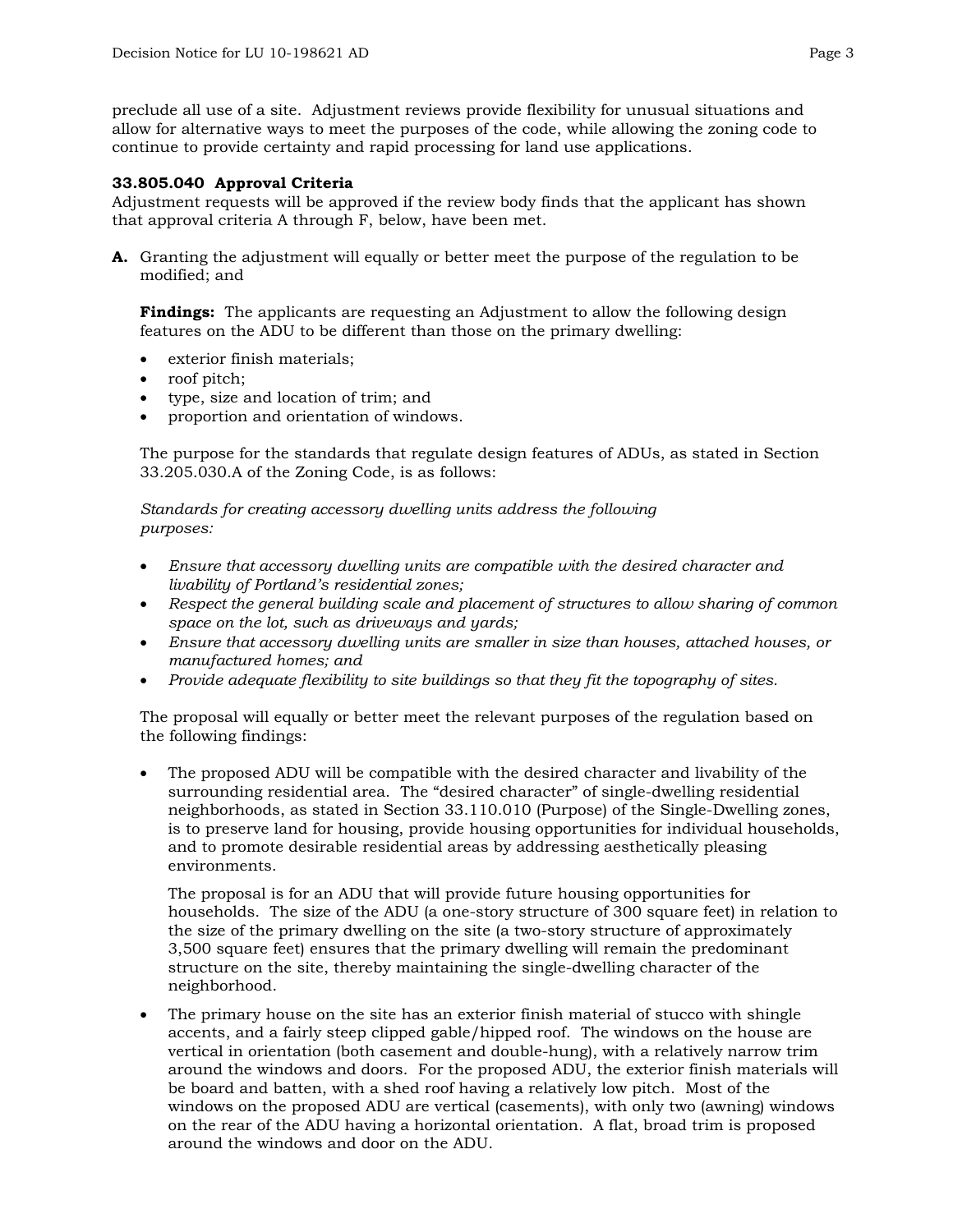The Code requirement that the major design elements of an ADU be the same as those on the primary dwelling is intended to ensure compatibility between the two structures. This objective is not an issue for the subject site given the lot configuration and positioning of the ADU. The ADU will be set back a substantial distance (46 feet) from the primary dwelling on the site, and located on the rectangular portion of the site that is not visible from the street. In this position, the ADU does not even appear to be on the same lot as the primary dwelling. A such, the requested Adjustment will not have an adverse impact on the desired character of the surrounding residential area.

• Regarding the stated purpose of the regulation to respect the general building scale and placement of structures so as to allow sharing of common space on the lot, the requested Adjustment equally meets this intent. As indicated above, there is a substantial distance between the house and the proposed ADU, with a generous open yard area of approximately 2,400 square feet between the two structures.

As the proposal equally or better meets the intent of the regulation being adjusted, this criterion is met.

**B.** If in a residential zone, the proposal will not significantly detract from the livability or appearance of the residential area, or if in an OS, C, E, or I zone, the proposal will be consistent with the classifications of the adjacent streets and the desired character of the area; and

**Findings:** The requested Adjustment will not result in a proposal that detracts from the livability or appearance of the surrounding single-dwelling residential area. As indicated above in response to Approval Criterion A, the proposed ADU will not be visible from the street (or from the primary dwelling on the site). Additionally, the ADU's diminutive scale, particularly in relation to the scale of the primary dwelling on the site, reduces its visual appearance. At only 11 feet in height and 300 square feet in area, it is little different in scale than an accessory building (such as a shed) frequently found on single-dwelling residential lots. Furthermore, the exterior finish materials proposed for the ADU are residential in appearance, and frequently found on residential homes in the surrounding Dolph Park neighborhood.

As the proposal will not significantly detract from the livability or appearance of the residential area, this criterion is met.

**C.** If more than one adjustment is being requested, the cumulative effect of the adjustments results in a project which is still consistent with the overall purpose of the zone; and

**Findings:** As only one Adjustment is requested, this criterion is not applicable.

**D.** City-designated scenic resources and historic resources are preserved; and

**Findings:** City-designated scenic resources are identified on the Official Zoning Maps with a lower case "s," and historic resources are identified either with a dot or as being within the boundaries of a Historic or Conservation district. Because there is neither a scenic nor historic resource designation on the site, this criterion is not applicable.

**E.** Any impacts resulting from the adjustment are mitigated to the extent practical; and

**Findings:** As indicated in responses to Approval Criteria A and B, the proposal:

- is consistent with the intended purposes of the regulation being adjusted; and
- has no impacts on the appearance or livability of the surrounding single-dwelling residential area.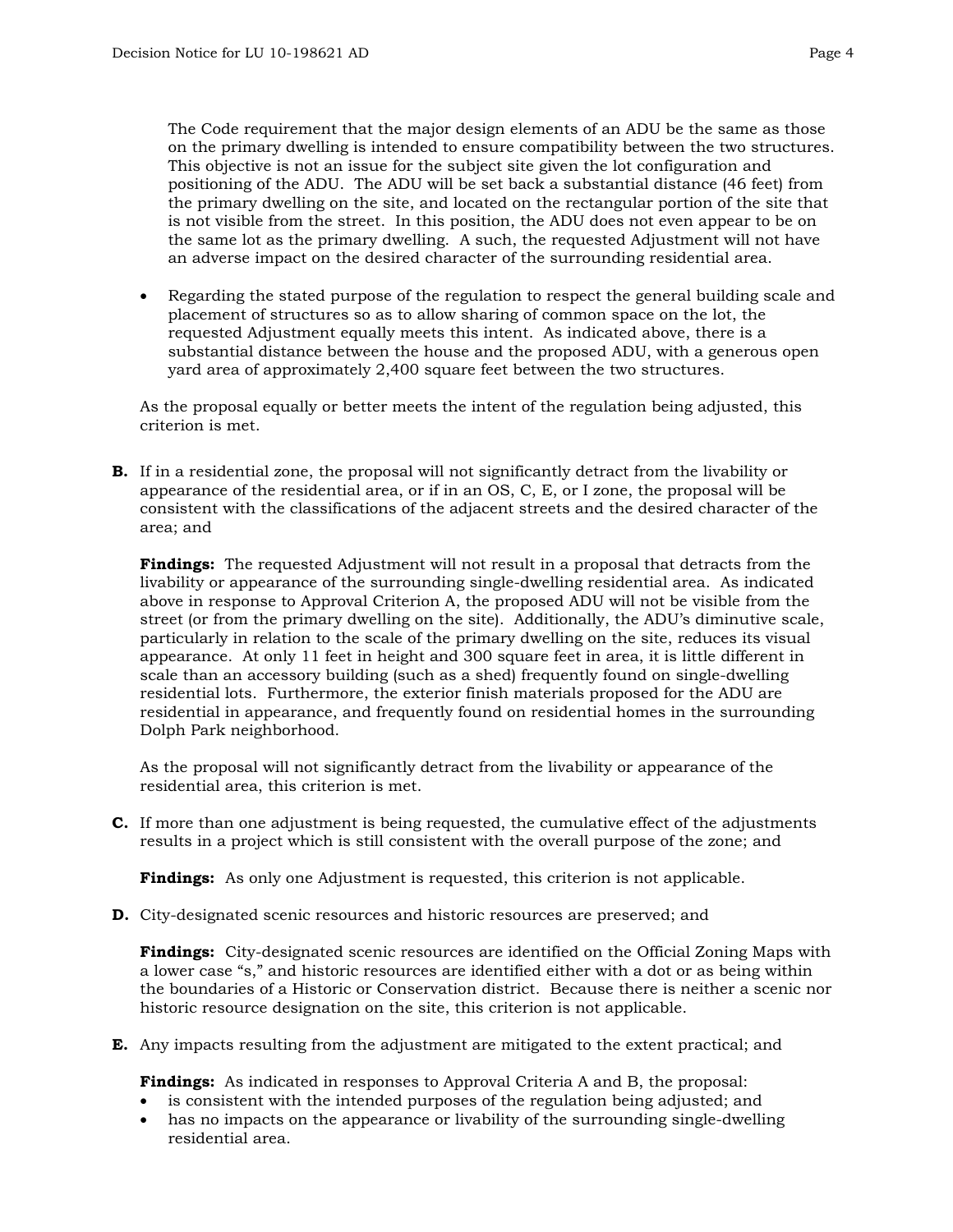As such, there are no identified impacts for which mitigation is required, and therefore this is criterion is met.

**F.** If in an environmental zone, the proposal has as few significant detrimental environmental impacts on the resource and resource values as is practicable;

**Findings:** Environmental overlay zones are designated on the Official Zoning Maps with either a lowercase "p" (Environmental Protection overlay zone) or a "c" (Environmental Conservation overlay zone). As there are no environmental overlay zones mapped on site, this criterion is not applicable.

# **DEVELOPMENT STANDARDS**

Unless specifically required in the approval criteria listed above, this proposal does not have to meet the development standards in order to be approved during this review process. The plans submitted for a building or zoning permit must demonstrate that all development standards of Title 33 can be met, or have received an Adjustment via a land use review prior to the approval of a building or zoning permit.

# **CONCLUSIONS**

The applicants have demonstrated that the relevant approval criteria have been met. While some of the major design elements of the proposed ADU are not the same as those on the primary dwelling on the site, as required by the Zoning Code, the proposal does meet the stated intent of these regulations. The ADU, even with the requested Adjustment, will be compatible with the desired character and livability of the surrounding Single-Dwelling zone, and will respect the general building scale and placement of structures by maintaining ample open space between the ADU and the primary dwelling. Additionally, the size and placement of the ADU ensure that the primary dwelling remains the dominant structure on the site.

# **ADMINISTRATIVE DECISION**

Approval of an Adjustment to Zoning Code Section 33.205.030 (Design Standards) to allow the following design features of the proposed accessory dwelling unit to be different than those on the primary dwelling on the site:

- exterior finish materials;
- roof pitch;
- type, size and location of trim; and
- proportion and orientation of windows;

per the approved site plan, Exhibit C-1, and building elevations (Exhibit C2), both signed and dated January 13, 2011, and subject to the following condition:

A. As part of the building permit application submittal, each of the four required site plans and any additional drawings must reflect the information and design approved by this land use review as indicated in Exhibits C1 and C2. The sheets on which this information appears must be labeled, "Proposal and design as approved in Case File # LU 10-198621 AD."

#### **Staff Planner: Douglas Hardy**

Decision rendered by:  $\sqrt{1/\sqrt{1-\epsilon}}$  on January 13, 2011.

By authority of the Director of the Bureau of Development Services

**Decision mailed: January 14, 2011**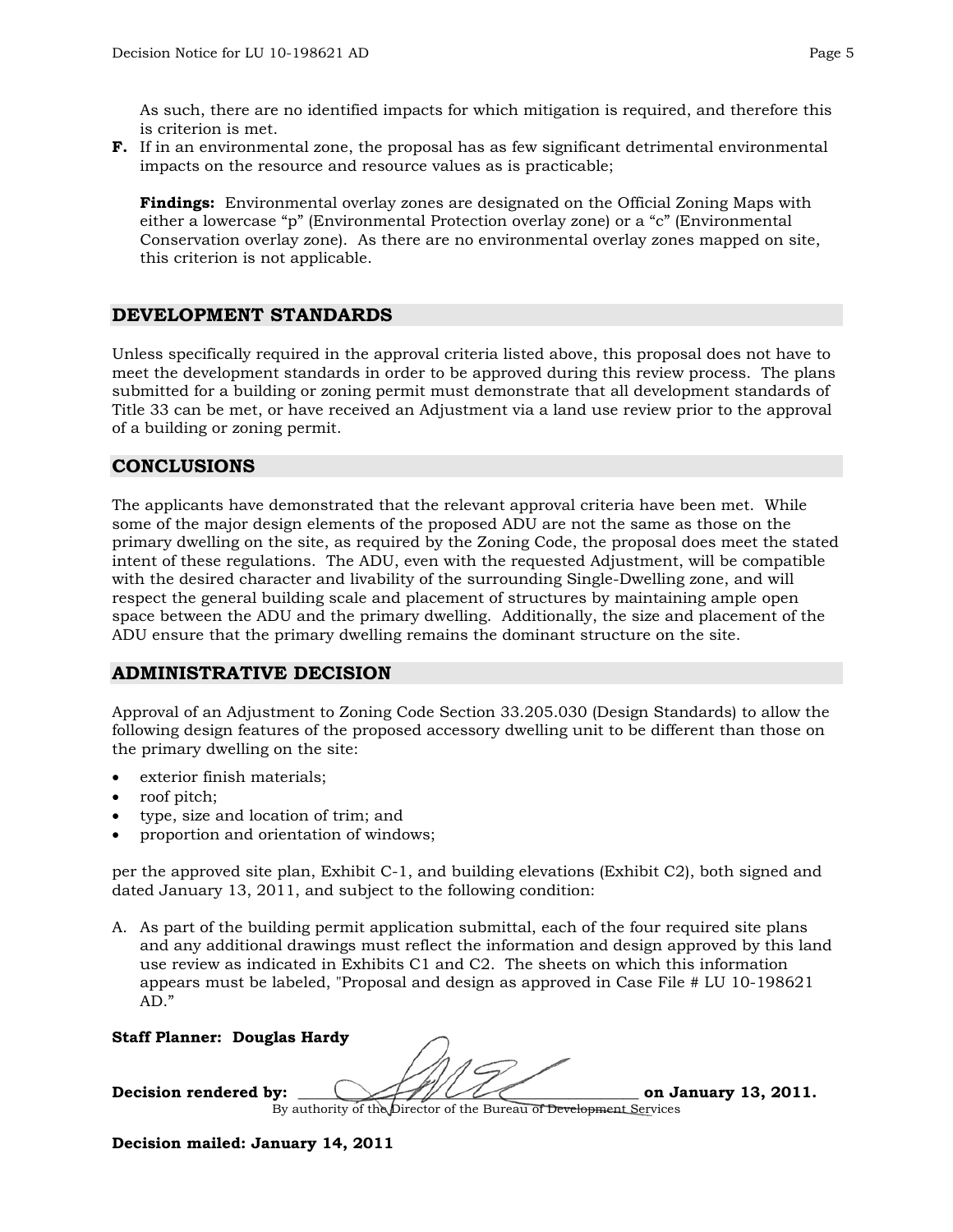**About this Decision.** This land use decision is **not a permit** for development. Permits may be required prior to any work. Contact the Development Services Center at 503-823-7310 for information about permits.

**Procedural Information.** The application for this land use review was submitted on December 7, 2010, and was determined to be complete on **December 17, 2010**.

Zoning Code Section 33.700.080 states that Land Use Review applications are reviewed under the regulations in effect at the time the application was submitted, provided that the application is complete at the time of submittal, or complete within 180 days. Therefore this application was reviewed against the Zoning Code in effect on December 7, 2010.

ORS 227.178 states the City must issue a final decision on Land Use Review applications within 120-days of the application being deemed complete. The 120-day review period may be waived or extended at the request of the applicant. In this case, the applicant did not waive or extend the 120-day review period. Unless further extended by the applicant, **the 120 days will expire on April 16, 2011.**

#### **Some of the information contained in this report was provided by the applicant.**

As required by Section 33.800.060 of the Portland Zoning Code, the burden of proof is on the applicant to show that the approval criteria are met. The Bureau of Development Services has independently reviewed the information submitted by the applicant and has included this information only where the Bureau of Development Services has determined the information satisfactorily demonstrates compliance with the applicable approval criteria. This report is the decision of the Bureau of Development Services with input from other City and public agencies.

**Conditions of Approval.** If approved, this project may be subject to a number of specific conditions, listed above. Compliance with the applicable conditions of approval must be documented in all related permit applications. Plans and drawings submitted during the permitting process must illustrate how applicable conditions of approval are met. Any project elements that are specifically required by conditions of approval must be shown on the plans, and labeled as such.

These conditions of approval run with the land, unless modified by future land use reviews. As used in the conditions, the term "applicant" includes the applicant for this land use review, any person undertaking development pursuant to this land use review, the proprietor of the use or development approved by this land use review, and the current owner and future owners of the property subject to this land use review.

**Appealing this decision.** This decision may be appealed to the Adjustment Committee, which will hold a public hearing. Appeals must be filed **by 4:30 PM on January 28, 2011,** at 1900 SW Fourth Ave. Appeals can be filed Tuesday through Friday on the first floor of the Development Services Center until 3 p.m. After 3 p.m. and Mondays, appeals must be submitted to the receptionist at the front desk on the fifth floor. **An appeal fee of \$250 will be charged**. The appeal fee will be refunded if the appellant prevails. There is no fee for ONI recognized organizations appealing a land use decision for property within the organization's boundaries. The vote to appeal must be in accordance with the organization's bylaws. Lowincome individuals appealing a decision for their personal residence that they own in whole or in part may qualify for an appeal fee waiver. In addition, an appeal fee may be waived for a low income individual if the individual resides within the required notification area for the review**,** and the individual has resided at that address for at least 60 days. Assistance in filing the appeal and information on fee waivers is available from BDS in the Development Services Center. Fee waivers for low-income individuals must be approved prior to filing the appeal; please allow 3 working days for fee waiver approval. Please see the appeal form for additional information.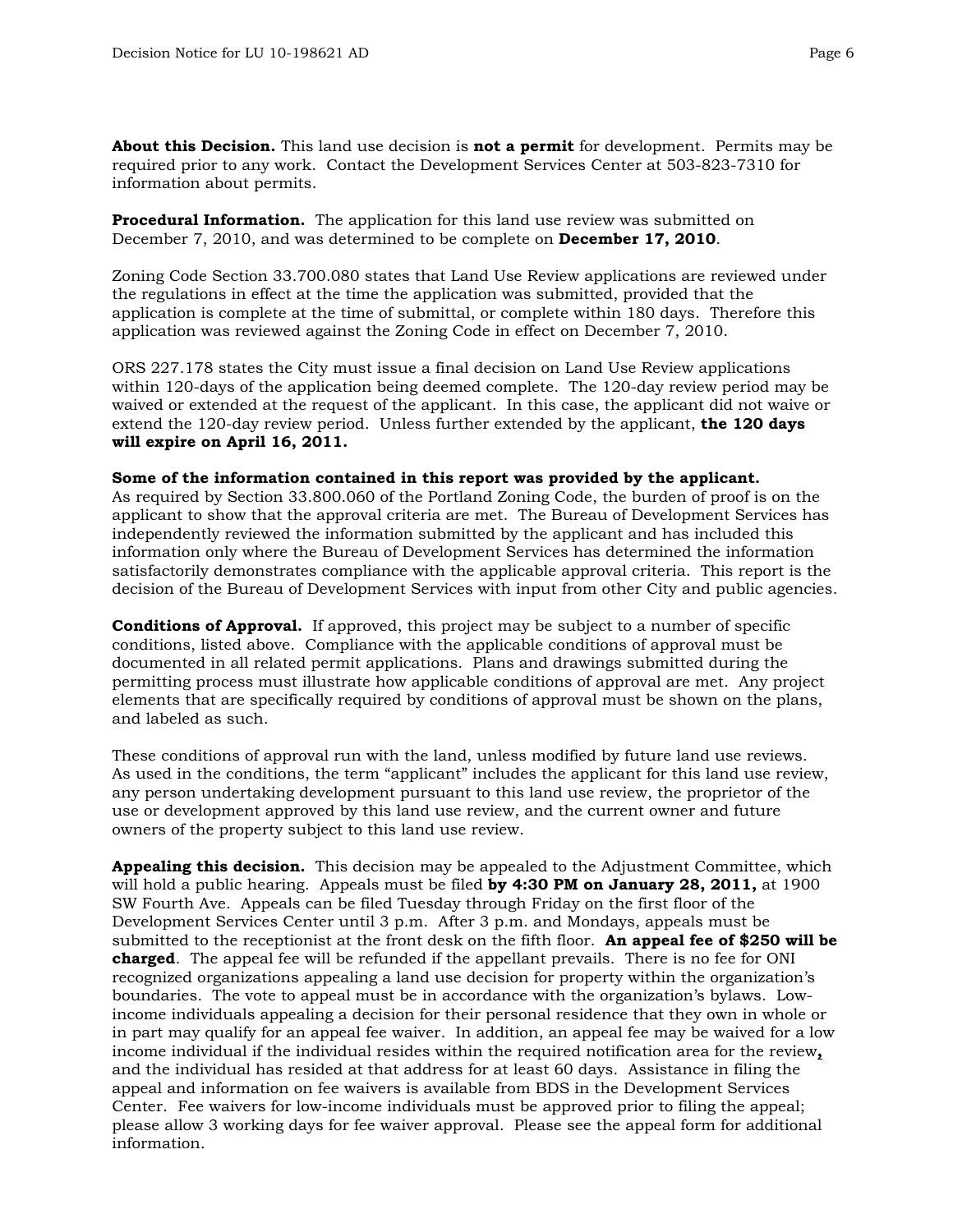The file and all evidence on this case are available for your review by appointment only. Please call the Request Line at our office, 1900 SW Fourth Avenue, Suite 5000, phone 503-823-7617, to schedule an appointment. I can provide some information over the phone. Copies of all information in the file can be obtained for a fee equal to the cost of services. Additional information about the City of Portland, city bureaus, and a digital copy of the Portland Zoning Code is available on the internet at [www.portlandonline.com](http://www.ci.portland.or.us/).

**Attending the hearing.** If this decision is appealed, a hearing will be scheduled, and you will be notified of the date and time of the hearing. The decision of the Adjustment Committee is final; any further appeal must be made to the Oregon Land Use Board of Appeals (LUBA) within 21 days of the date of mailing the decision, pursuant to ORS 197.620 and 197.830. Contact LUBA at 550 Capitol St. NE, Suite 235, Salem, Oregon 97301, or phone 1-503-373-1265 for further information.

Failure to raise an issue by the close of the record at or following the final hearing on this case, in person or by letter, may preclude an appeal to the Land Use Board of Appeals (LUBA) on that issue. Also, if you do not raise an issue with enough specificity to give the Adjustment Committee an opportunity to respond to it, that also may preclude an appeal to LUBA on that issue.

#### **Recording the final decision.**

If this Land Use Review is approved the final decision must be recorded with the Multnomah County Recorder. A few days prior to the last day to appeal, the City will mail instructions to the applicant for recording the documents associated with their final land use decision.

- *Unless appealed,* the final decision may be recorded on or after **January 31, 2011 (the next business day following the last day to appeal).**
- A building or zoning permit will be issued only after the final decision is recorded.

The applicant, builder, or a representative may record the final decision as follows:

- By Mail: Send the two recording sheets (sent in separate mailing) and the final Land Use Review decision with a check made payable to the Multnomah County Recorder to: Multnomah County Recorder, P.O. Box 5007, Portland OR 97208. The recording fee is identified on the recording sheet. Please include a self-addressed, stamped envelope.
- In Person: Bring the two recording sheets (sent in separate mailing) and the final Land Use Review decision with a check made payable to the Multnomah County Recorder to the County Recorder's office located at 501 SE Hawthorne Boulevard, #158, Portland OR 97214. The recording fee is identified on the recording sheet.

For further information on recording, please call the County Recorder at 503-988-3034 For further information on your recording documents please call the Bureau of Development Services Land Use Services Division at 503-823-0625.

**Expiration of this approval.** An approval expires three years from the date the final decision is rendered unless a building permit has been issued, or the approved activity has begun.

Where a site has received approval for multiple developments, and a building permit is not issued for all of the approved development within three years of the date of the final decision, a new land use review will be required before a permit will be issued for the remaining development, subject to the Zoning Code in effect at that time.

**Applying for your permits.** A building permit, occupancy permit, or development permit may be required before carrying out an approved project. At the time they apply for a permit, permittees must demonstrate compliance with: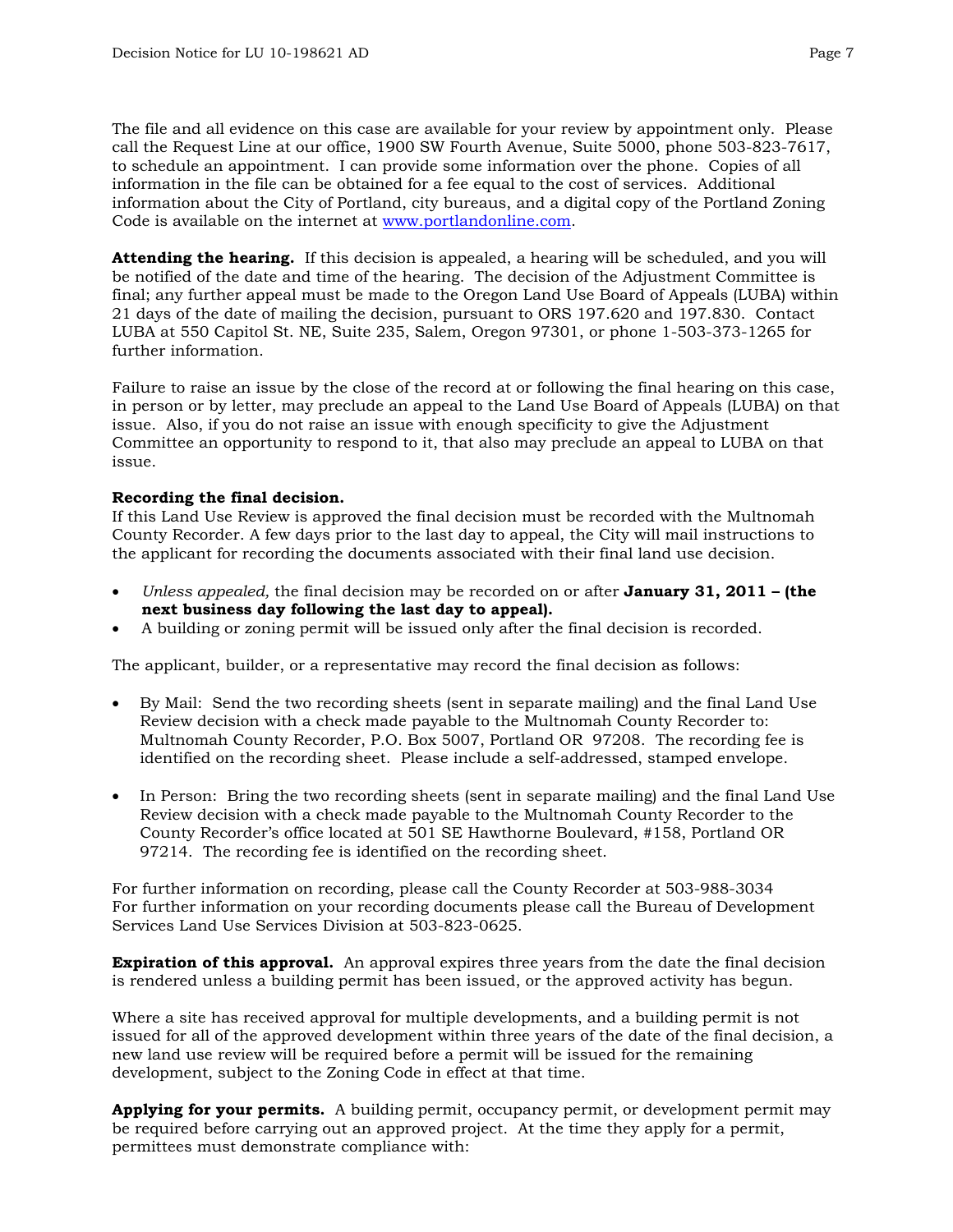- all conditions imposed herein;
- all applicable development standards, unless specifically exempted as part of this land use review;
- all requirements of the building code; and
- all provisions of the Municipal Code of the City of Portland, and all other applicable ordinances, provisions and regulations of the City.
- •

#### **EXHIBITS**

## NOT ATTACHED UNLESS INDICATED

- A. Applicants' Statement
- B. Zoning Map (attached)
- C. Plans/Drawings:
	- 1. Site Plan (attached)
	- 2. Building Elevations (attached)
- D. Notification information:
	- 1. Mailing list
	- 2. Mailed notice
- E. Agency Responses:
	- 1. Bureau of Environmental Services
	- 2. Bureau of Transportation Engineering and Development Review
	- 3. Water Bureau
	- 4. Fire Bureau
	- 5. Bureau of Development Services -Site Development Review Section
	- 6. Bureau of Development Services Life Safety Review
	- 7. Bureau of Parks, Forestry Division
- F. Correspondence (none)
- G. Other:
	- 1. Original LU Application

**The Bureau of Development Services is committed to providing equal access to information and hearings. Please notify us no less than five business days prior to the event if you need special accommodations. Call 503-823-7300 (TTY 503- 823-6868).**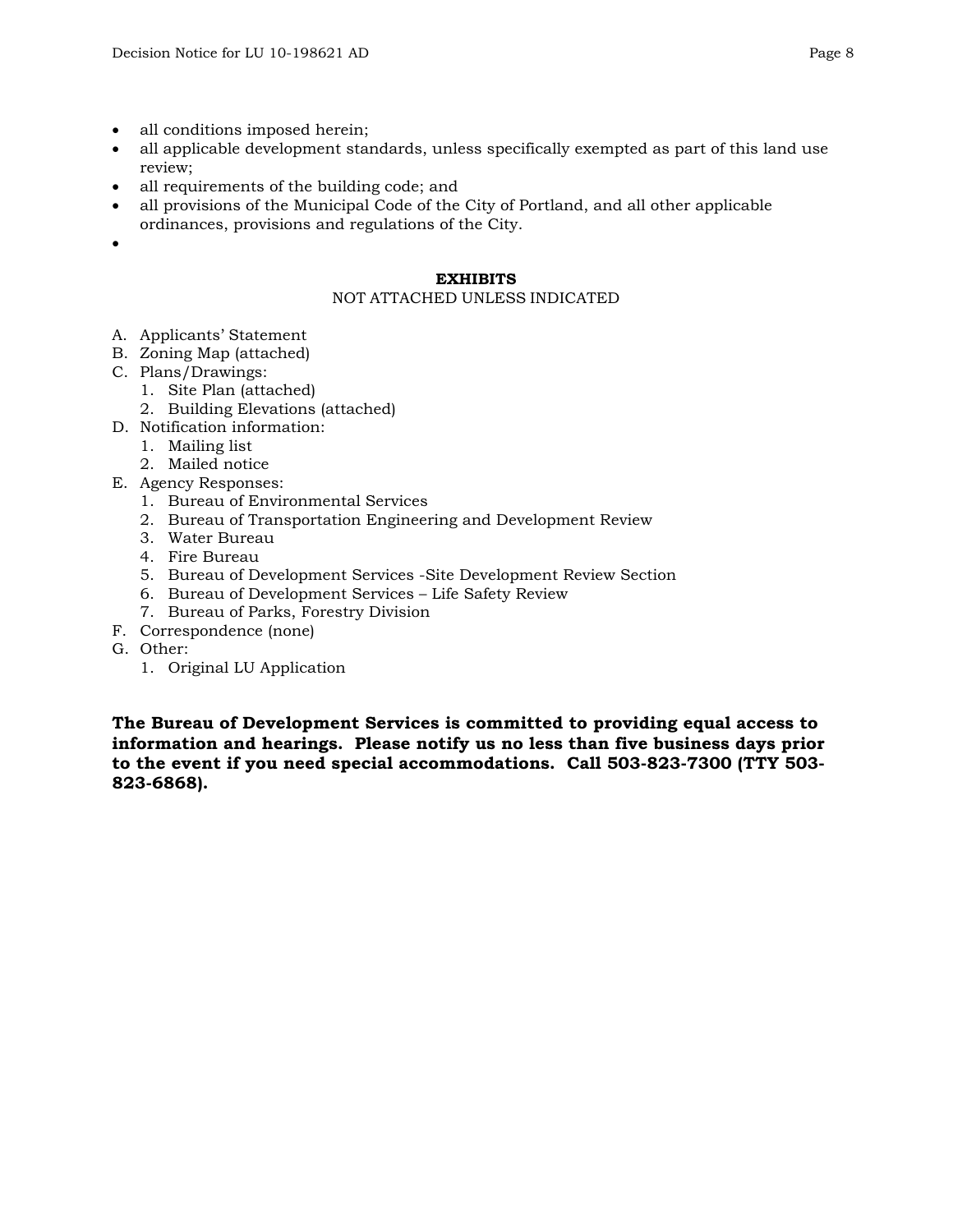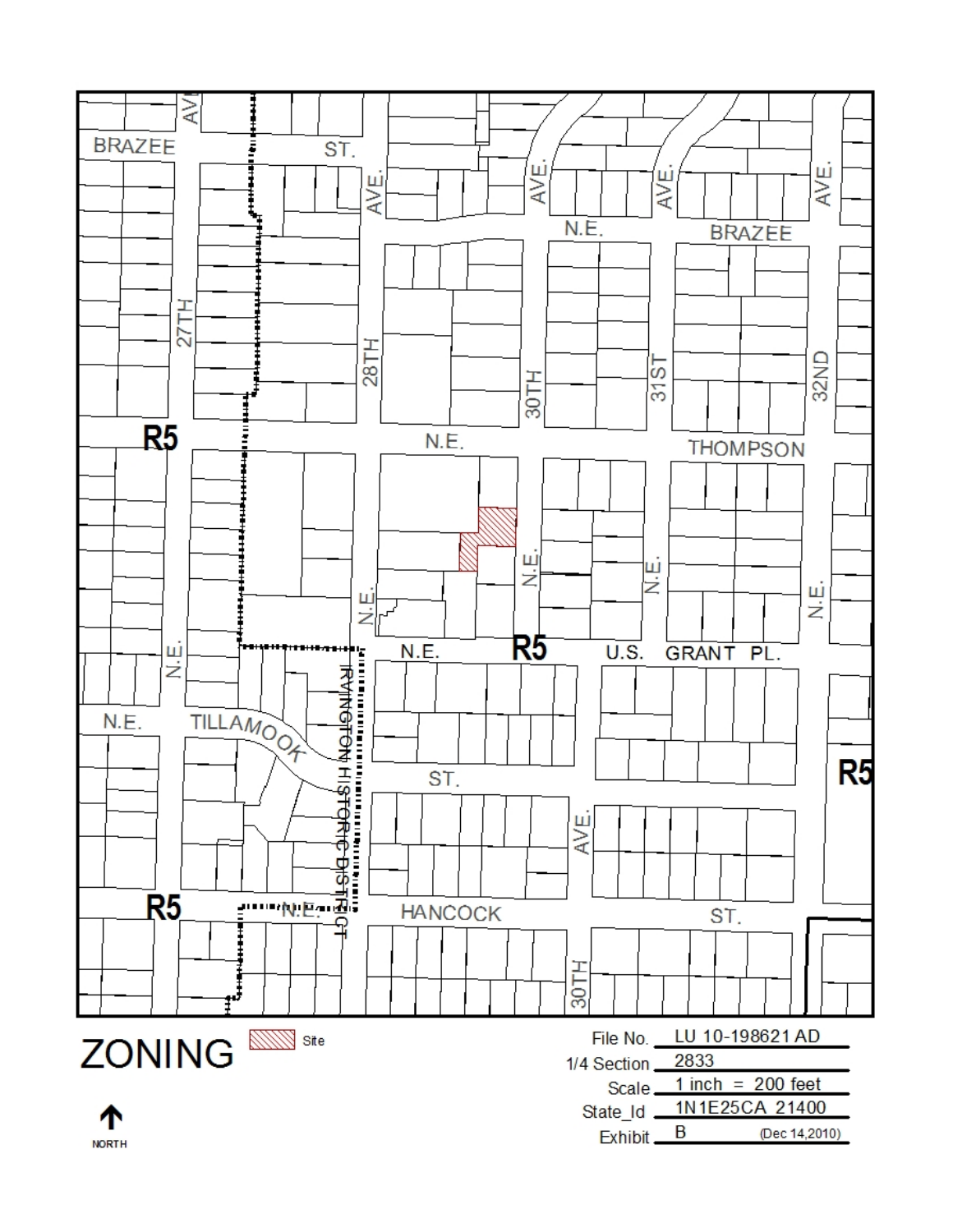